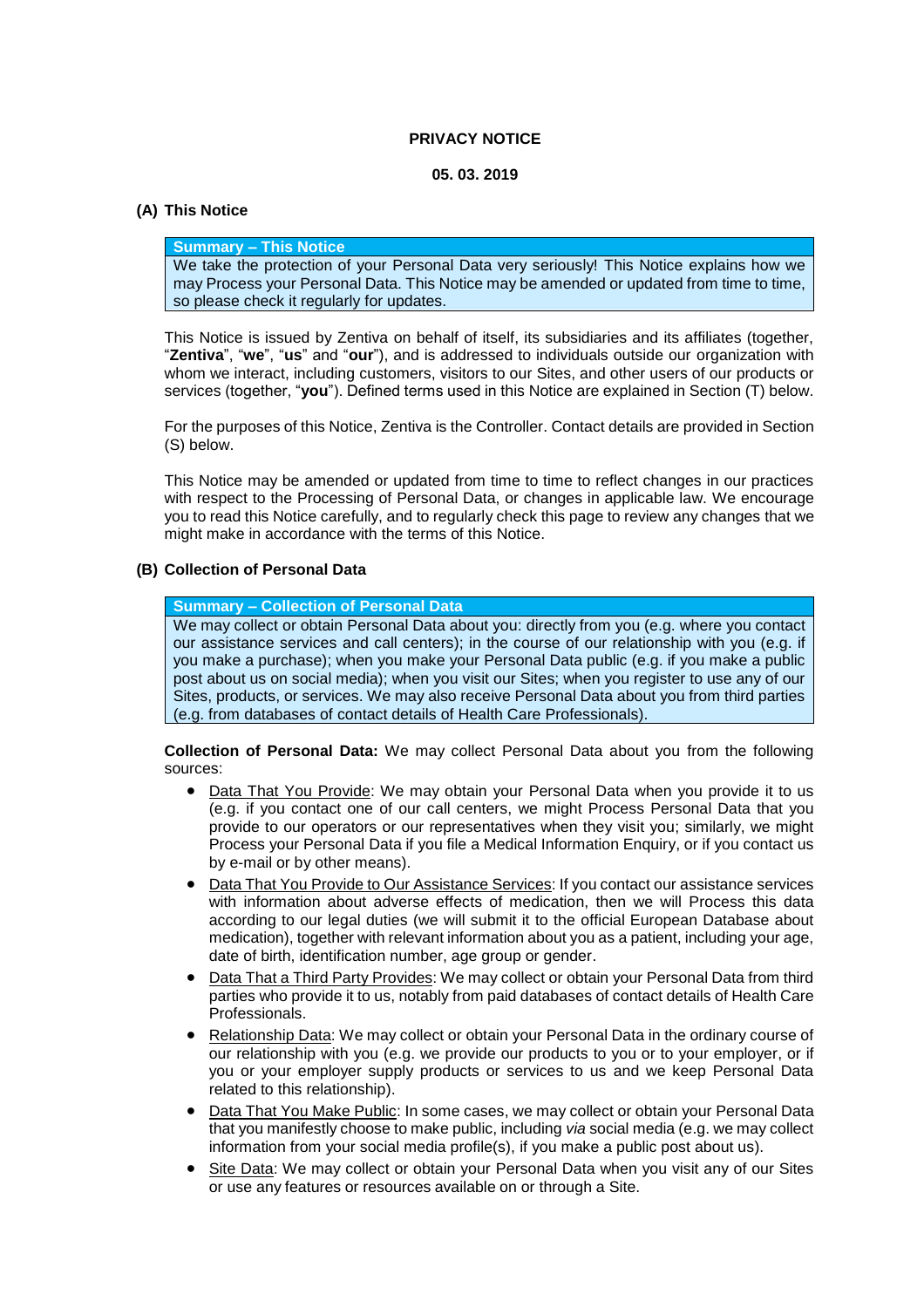### **(C) Creation of Personal Data**

**Summary – Creation of Personal Data** We may create Personal Data about you (e.g. records of your interactions with us).

We may also create Personal Data about you, such as records of your interactions with us, and details of your purchase history or your preferences.

#### **(D) Categories of Personal Data That We May Process**

**Summary – Categories of Personal Data That We May Process**

We may Process: your personal details (e.g. your name); demographic data (e.g. your age); your contact details (e.g. your address); records of your consents; purchase details; payment details (e.g. your billing address); information about adverse effects of medication related to you; your medical records; information about our Sites (e.g. the type of device you are using); details of your employer (where relevant); information about your interactions with our content or advertising; any views or opinions you provide to us.

We may Process the following categories of Personal Data about you:

- Personal Details: Given name(s); preferred name; and photograph.
- Demographic Information: Gender; date of birth/age; nationality; salutation; title; and language preferences.
- Contact Details: Correspondence address; shipping address; telephone number; e-mail address; details of Personal Assistants, where applicable; messenger app details; online messaging details; and social media details.
- Consent Records: Records of any consent you may have given, together with the date and time, means of consent and any related information (e.g. the subject matter of the consent).
- Payment Details: Invoice records; payment records; billing address; payment method; bank account number; accountholder name; account security details; BACS details; SWIFT details; IBAN details; payment amount; payment date; and records of checks.
- General Medical Information: Information about: your illnesses; health records, including information about your weight, height, physical pressure and other relevant information; records of your medical procedures; eating habits and lifestyle; consumption of alcohol, tobacco and drugs.
- Medication Records: Records of medication that has been prescribed to you and its effects; information about medication that you have consumed or that you consume; information about your health insurance
- Details about Profession and Specialization: Specialization, profession or professional affiliation and preferences of Health Care Professionals.
- Data relating to reputation and financial background: capital links, financial conditions, offences and convictions, contact and bank details of suppliers and customers.
- Data Relating to Our Sites: Device type; operating system; browser type; browser settings; IP address; language settings; dates and times of connecting to a Site; username; password; security login details; usage data; aggregate statistical information.
- Employer Details: Where you interact with us in your capacity as an employee, the name, address, telephone number and e-mail address of your employer, to the extent relevant.
- Content and Advertising Data: Records of your interactions with our online advertising and content, records of advertising and content displayed on pages displayed to you, and any interaction you may have had with such content or advertising (including mouse hover, mouse clicks, any forms you complete (including incomplete forms not submitted) and any touchscreen interactions.
- Views and Opinions: Any views and opinions that you choose to send to us, or publicly post about us on social media platforms.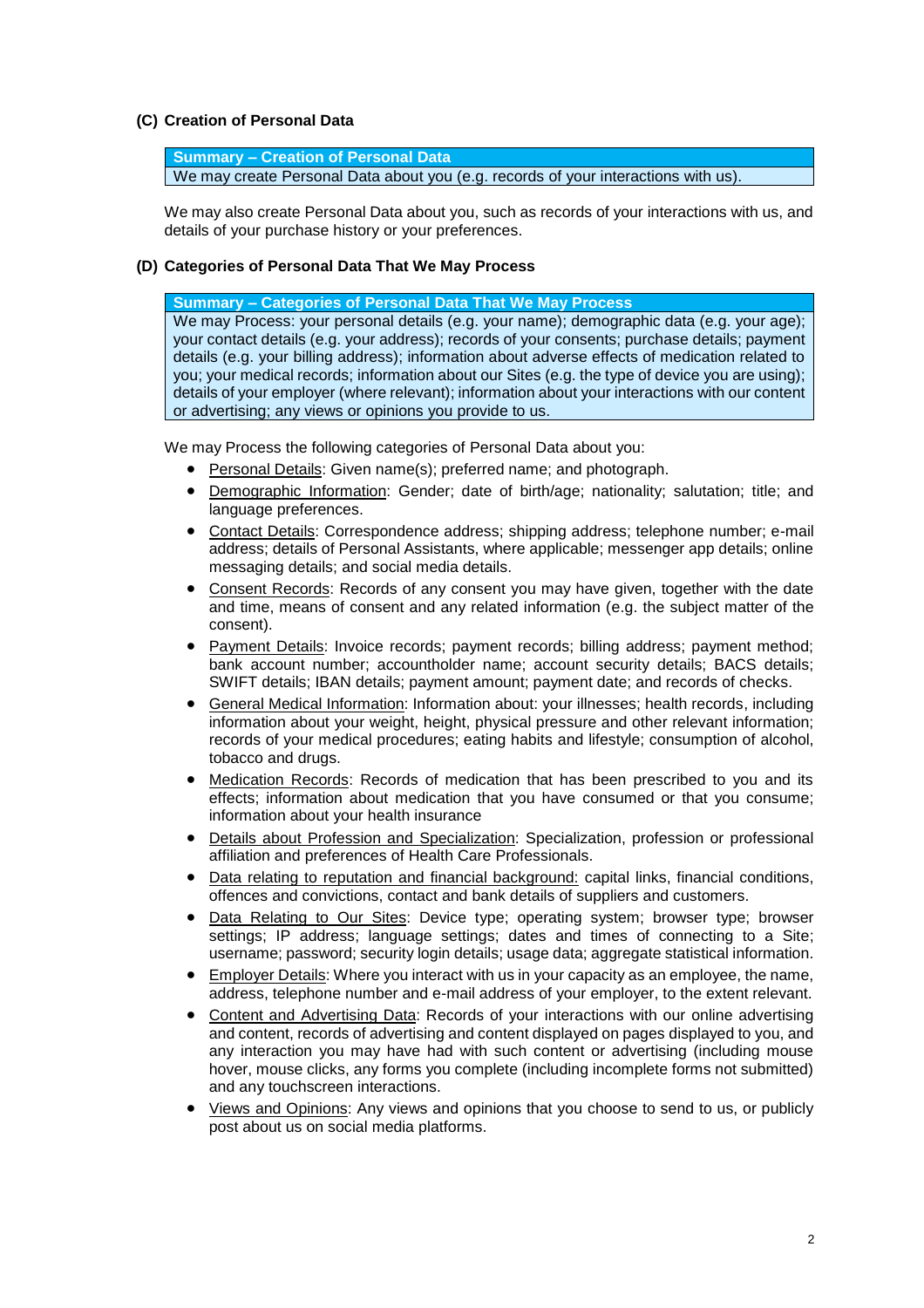## **(E) Legal Basis for Processing Personal Data**

**Summary – Legal Basis for Processing Personal Data** We may Process your Personal Data where: you have given your prior, express consent; the Processing is necessary for a contract between you and us; the Processing is required by applicable law; or where we have a valid, legitimate interest in the Processing.

In Processing your Personal Data in connection with the purposes set out in this Notice, we may rely on one or more of the following legal bases, depending on the circumstances:

- Consent: We may Process your Personal Data where we have obtained your prior, express consent to the Processing (this legal basis is only used in relation to Processing that is entirely voluntary – it is not used for Processing that is necessary or obligatory in any way);
- Contractual Necessity: We may Process your Personal Data where the Processing is necessary in connection with any contract that you may enter into with us, e.g. we will rely on this legal basis if we deliver goods to you, or if we would be sending you letters in relation to our contracts;
- Compliance with Applicable Law: We may Process your Personal Data where the Processing is required by applicable law; e.g. we may have a legal duty to retain information about adverse effects of medication, in which case we will retain information about any adverse effects of medication about which you informed us through our call service or otherwise; or
- Legitimate Interests: We may Process your Personal Data where we have a legitimate interest in the Processing. The balancing test that we conduct in each case is as follows:
	- o We ensure that the Processing is lawful, proportionate, and conducted in accordance with the terms of this Notice;
	- $\circ$  We ensure that we have a legitimate business need to perform the Processing; and
	- $\circ$  We ensure that there is no material likelihood of any adverse impact on your interests, fundamental rights, or freedoms, as a result of the Processing.

## **(F) Sensitive Personal Data**

#### **Summary – Sensitive Personal Data**

We do not seek to collect or otherwise Process your Sensitive Personal Data. Where we need to Process your Sensitive Personal Data, such as your medical records or information about adverse effects of medication on your health, we Process it only for a legitimate purpose, and we do so in accordance with applicable law.

We do not seek to collect or otherwise Process Sensitive Personal Data in the ordinary course of our business. Where it becomes necessary to Process your Sensitive Personal Data for any reason, we rely on one of the following legal bases:

- Compliance with Applicable Law: We may Process your Sensitive Personal Data where the Processing is required or permitted by applicable law (e.g. we need to Process data about adverse effects of medication);
- Necessary for Medical Reasons: We may Process your Sensitive Personal Data where it is necessary in order to provide health care or for management of the health care system, or where it is necessary to ensure the high standard of safety of medicinal products (e.g. information about adverse effects of medication can be Processed in order to ensure that it will not cause harm to other patients);
- Necessary for Scientific Purposes: We may Process your Sensitive Personal Data if it is necessary for scientific purposes (e.g. for the development of new, safer and better medicine); or
- Consent: We may Process your Sensitive Personal Data where we have, in accordance with applicable law, obtained your prior, express consent prior to Processing your Sensitive Personal Data (this legal basis is only used in relation to Processing that is entirely voluntary – it is not used for Processing that is necessary or obligatory in any way).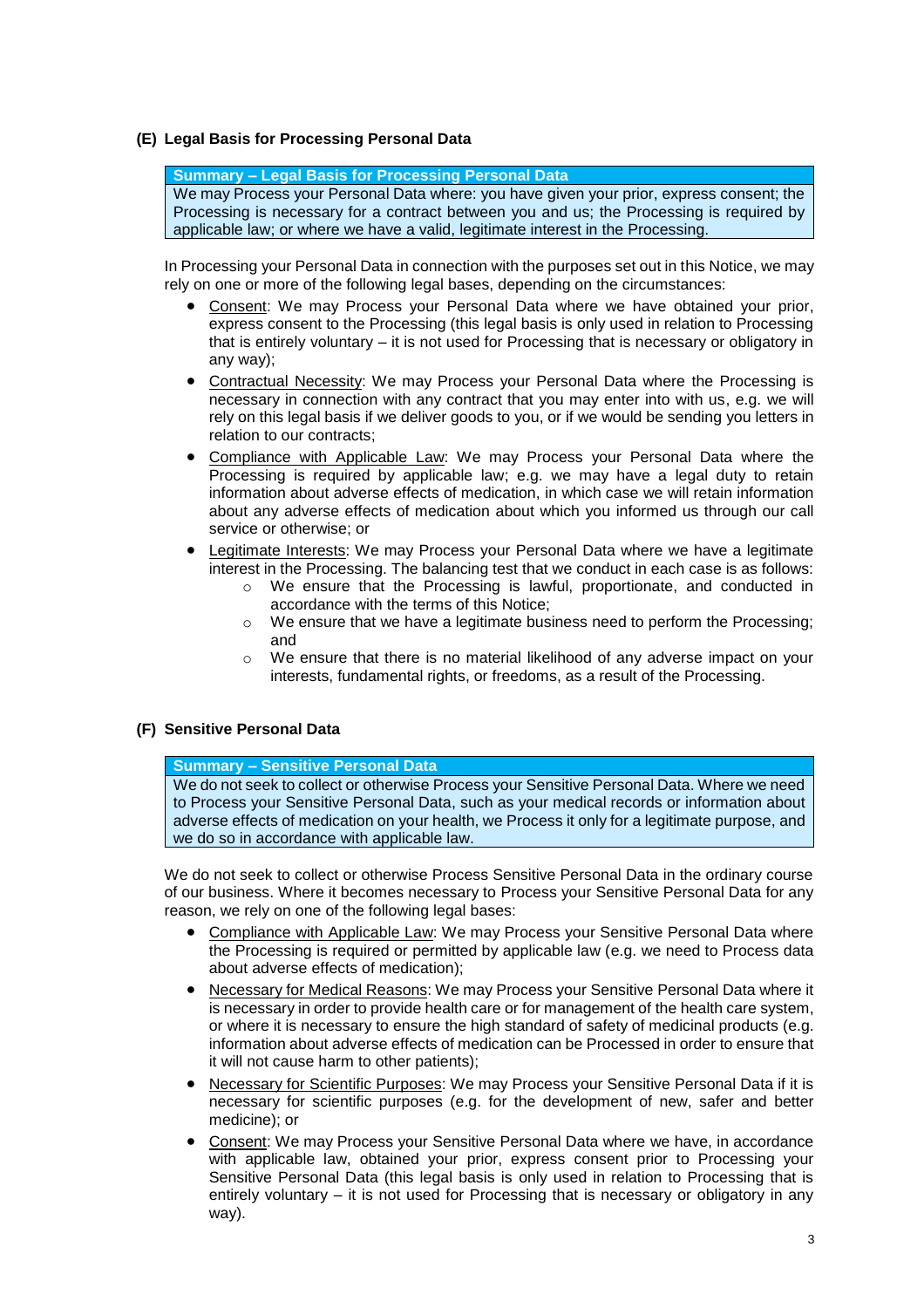If you provide Sensitive Personal Data of any other data subject to us, you must ensure that it is lawful for you to disclose such data to us, including ensuring that one of the legal bases set out above is available to us with respect to the Processing of those Sensitive Personal Data.

## **(G) Purposes For Which We May Process Your Personal Data**

**Summary – Purposes For Which We May Process your Personal Data**

We may Process your Personal Data for the following purposes: providing products and services to you; submission to the European Database of adverse effects of medication; compliance with applicable legal obligations; improving our products and services; ensuring the safety of our customers; operating our Sites; communicating with you; managing our IT systems; financial management; conducting surveys; ensuring the security of our premises and systems; conducting investigations where necessary; and improving our Sites.

We may Process your Personal Data for the following purposes, subject to applicable law:

- Provision of Products and Services: Providing our products, services, or Sites; providing products and services on request; providing promotional items upon request; and communicating with you in relation to those products and services. This may include, e.g. our Processing of your data in order to ship goods that you have bought, in order to send you an invoice, etc.
- Submission of Information regarding Adverse Effects: We are obliged to submit your Personal Data to the European Database when you report adverse effects of medication. If you give us your contact details, we will also report them for follow-up activities.
- Compliance with Laws and Regulations: Adhering to our numerous legal obligations, such as keeping track of contradictions of our medications; keeping your medical files for these regulatory purposes; using this documentation in case of investigation by relevant authorities or in some other interaction with public authorities.
- Enhancing Cooperation with Health Care Professionals: We Process Personal Data provided to us by Health Care Professionals in order to assess which type of medication we should be offering, preparing special discounts, programs etc.; we also Process Personal Data provided by Health Care Professionals to enhance cooperation with them, e.g. to invite them to some of our conferences, expert panels, etc.
- Conducting bioequivalence studies: We may process your Personal Data when conducting bioequivalence studies together with clinical and contract research organizations.
- To Improve Services for Our Customers: We may use your Personal Data to improve our services; to offer you more relevant goods; to present you with better offers.
- To Provide Customer Service: To provide you with the best service possible; to help you with any issues or problems; to recommend our services and goods.
- To Confirm Your Eligibility: If some of our products or content is only aimed at certain group of our customers (e.g. Health Care Professionals), we have to Process your Personal Data to see if you are eligible.
- Compliance Checks: Fulfilling our regulatory compliance obligations, including 'Know Your Client' checks; and confirming and verifying your identity (including by using credit reference agencies); and screening against government and/or law enforcement agency sanctions lists and other legal restrictions.
- Our Sites: Operating and managing our Sites; providing content to you; displaying advertising and other information to you; communicating and interacting with you *via* our Sites; and notifying you of changes to any of our Sites, our products, or our services.
- Communications: Communicating with you *via* any means (including *via* e-mail, telephone, text message, social media, post or in person), with news items and other information in which you may be interested, subject to ensuring that such communications are provided to you in compliance with applicable law; maintaining and updating your contact information where appropriate; and obtaining your prior, opt-in consent where required.
- Communications and IT Operations: Management of our communications systems; operation of IT security systems; and IT security audits.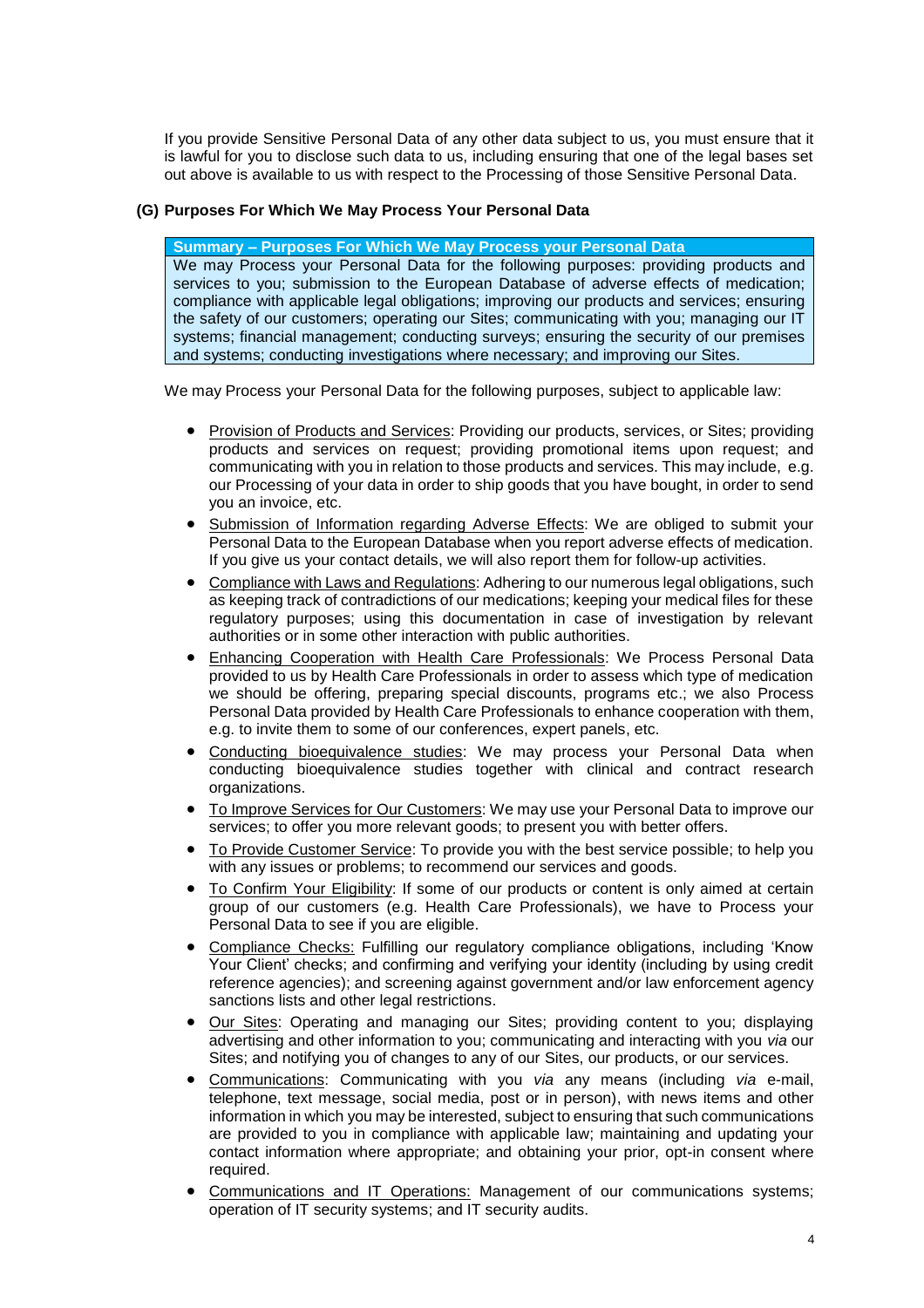- Health and Safety: Health and safety assessments and record keeping; and compliance with related legal obligations.
- Financial Management: Sales; finance; corporate audit; and vendor management.
- Surveys: Engaging with you for the purposes of obtaining your views on our products and services.
- Security: Physical security of our premises (including records of visits to our premises; and CCTV recordings); and electronic security (including login records and access details).
- Investigations: Detecting, investigating and preventing breaches of policy, and criminal offences, in accordance with applicable law.
- Legal Proceedings: Establishing, exercising and defending legal rights.
- Improving Our Sites, and Products: Identifying issues with our Sites, or our products; planning improvements to our Sites, or our products; and creating new Sites, or products.

### <span id="page-4-0"></span>**(H) Disclosure of Personal Data to Third Parties**

# **Summary – Disclosure of Personal Data to Third Parties**

We may disclose your Personal Data to: legal and regulatory authorities; our external data Processor and subcontractors of our Processor; our external advisors; any party as necessary in connection with legal proceedings; any party as necessary for investigating, detecting or preventing criminal offences; any purchaser of our business; and any third-party providers of advertising, plugins or content used on our Sites.

We may disclose your Personal Data to other entities within the Zentiva group, for legitimate business purposes (including operating our Sites, and providing products and services to you), in accordance with applicable law. A full list of Zentiva group entities that may have access to the Personal Data is available in Section [\(S\)](#page-9-0) below.

In addition, we may disclose your Personal Data to:

- you and, where appropriate, your appointed representatives;
- legal and regulatory authorities, when obliged to do so by law or by command of a relevant authority, or for the purposes of reporting any actual or suspected breach of applicable law or regulation;
- our external data Processor, currently Genpact International Inc., 40 Old Ridgebury Road, Third Floor, Danbury, CT 06810, United States of America who, in turn, arranges for the Personal Data Processing through its subcontractors some of whom may also be located outside the EEA, e.g. in the U.S. and India: Further information about Genpact International Inc. and its subcontractors can be found at: [*http://www.genpact.com/about-us/privacy*];
	- accountants, auditors, lawyers and other outside professional advisors to Zentiva, subject to binding contractual obligations of confidentiality;
	- other third party Processors (such as payment services providers; shipping companies; etc.), located anywhere in the world, subject to the requirements noted below in this Section [\(H\);](#page-4-0)
	- any relevant party, law enforcement agency or court, to the extent necessary for the establishment, exercise or defense of legal rights;
	- any relevant party for the purposes of preventing, investigating, detecting or prosecuting criminal offences or executing criminal penalties;
	- any relevant third party acquirer(s), in the event that we sell or transfer all or any relevant portion of our business or assets (including in the event of reorganization, dissolution or liquidation); and
	- any relevant third-party provider, where our Sites use third-party advertising, plugins or content. If you choose to interact with any such advertising, plugins or content, your Personal Data may be shared with the relevant third-party provider. We recommend that you review that third party's privacy policy before interacting with its advertising, plugins or content.

If we engage a third-party Processor to Process your Personal Data, the Processor will be subject to binding contractual obligations to: (i) only Process the Personal Data in accordance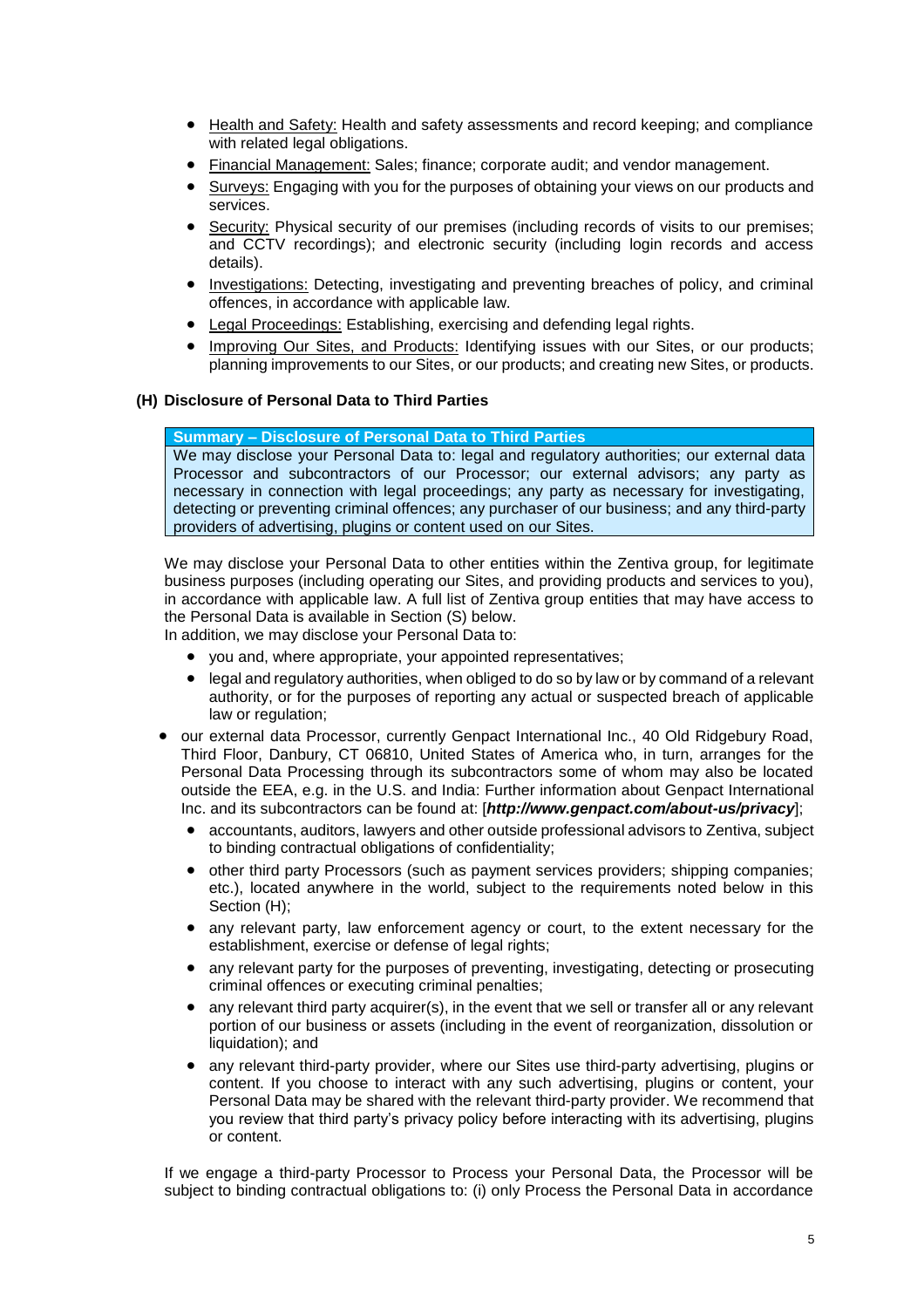with our prior written instructions; and (ii) take measures to protect the confidentiality and security of the Personal Data; together with any additional requirements under applicable law.

#### **(I) Profiling**

**Summary – Profiling** The Processing of your Personal Data may include automated decision-making, including Profiling.

The Processing of your Personal Data may include automated decision-making, including Profiling, which is carried out for the following purposes:

| <b>Profiling Activity</b>                    | <b>Logic of Profiling Activity</b>                                                                                                                                                                      | <b>Consequences for You</b>                                                                                                                                                                                   |
|----------------------------------------------|---------------------------------------------------------------------------------------------------------------------------------------------------------------------------------------------------------|---------------------------------------------------------------------------------------------------------------------------------------------------------------------------------------------------------------|
| Profiling of Health<br>Care<br>Professionals | We analyze our interactions with<br>Health Care Professionals in order<br>to contact them with the most<br>relevant products and in order to<br>provide the most useful offers for<br>them.             | If you are a Health Care<br>Professional, this might affect<br>prices that we charge you, and it<br>might affect the content of our<br>offers for you.                                                        |
| Customized<br><b>Discounts</b>               | We analyze the purchasing activity<br>and interests of our customers. This<br>information is analyzed to determine<br>the most appropriate promotions<br>discounts to offer<br>and<br>our<br>customers. | If you are our direct customer,<br>this Profiling activity may mean<br>that you receive discounts that<br>are not available to others, and<br>that others receive discounts<br>that are not available to you. |

### **(J) International Transfer of Personal Data**

**Summary – International Transfer of Personal Data**

We may transfer your Personal Data to recipients in other countries. Where we transfer Personal Data from the EEA to a recipient outside the EEA that is not in an Adequate Jurisdiction, we do so on the basis of Standard Contractual Clauses.

Because of the international nature of our business, we may need to transfer your Personal Data within the Zentiva group, and to third parties as noted in Section [\(H\)](#page-4-0) above (notably to subcontractors of our data Processor, Genpact), in connection with the purposes set out in this Notice. For this reason, we may transfer your Personal Data to other countries that may have different laws and data protection compliance requirements to those that apply in the country in which you are located. Typically these transfers would be either to the U.S. or India.

Where we transfer your Personal Data from the EEA to recipients located outside the EEA who are not in Adequate Jurisdictions, we do so on the basis of Standard Contractual Clauses. You may request a copy of our Standard Contractual Clauses using the contact details provided in Section [\(S\)](#page-9-0) below.

Please note that when you transfer any Personal Data directly to a Zentiva entity established outside the EEA, we are not responsible for that transfer of your Personal Data. We will nevertheless Process your Personal Data, from the point at which we receive such data, in accordance with the provisions of this Notice.

## **(K) Data Security**

# **Summary – Data Security**

We implement appropriate technical and organizational security measures to protect your Personal Data. Please ensure that any Personal Data that you send to us are sent securely.

We have implemented appropriate technical and organizational security measures designed to protect your Personal Data against accidental or unlawful destruction, loss, alteration,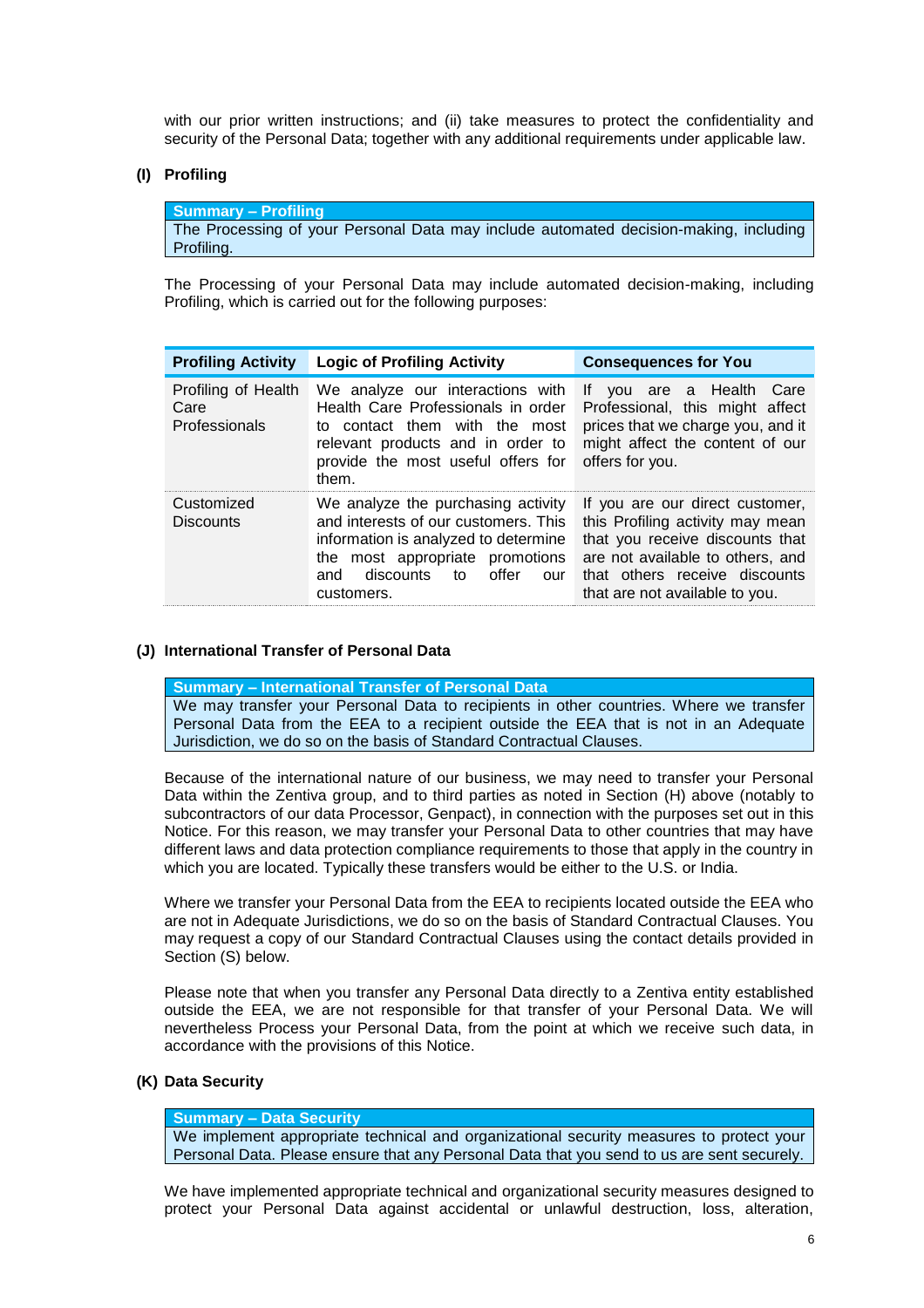unauthorized disclosure, unauthorized access, and other unlawful or unauthorized forms of Processing, in accordance with applicable law.

Because the internet is an open system, the transmission of information *via* the Internet is not completely secure. Although we will implement all reasonable measures to protect your Personal Data, we cannot guarantee the security of your data transmitted to us using the Internet – any such transmission is at your own risk and you are responsible for ensuring that any Personal Data that you send to us is sent securely.

## **(L) Data Accuracy**

#### **Summary – Data Accuracy**

We take every reasonable step to ensure that your Personal Data is kept accurate and upto-date and is erased or rectified if we become aware of inaccuracies. Please let us know if your Personal Data that we keep is inaccurate or not up-to-date.

We take every reasonable step to ensure that:

- your Personal Data that we Process is accurate and, where necessary, kept up to date; and
- any of your Personal Data that we Process that is inaccurate (having regard to the purposes for which it is Processed) is erased or rectified without delay.

From time to time, we may ask you to confirm the accuracy of your Personal Data. You can always contact us with a request to rectify or erase inaccurate Personal Data. For more details, please see the section about your legal rights.

### **(M) Data Minimization**

**Summary – Data Minimization** We take every reasonable step to limit the volume of your Personal Data that we Process to what is necessary.

We take every reasonable step to ensure that your Personal Data that we Process is limited to the Personal Data reasonably necessary in connection with the purposes set out in this Notice.

## **(N) Data Retention**

**Summary – Data Retention**

We take every reasonable step to ensure that your Personal Data is only retained for as long as it is needed in connection with a lawful purpose.

We take every reasonable step to ensure that your Personal Data is only Processed for the minimum period necessary for the purposes set out in this Notice. The criteria for determining the duration for which we will retain your Personal Data are as follows:

<span id="page-6-0"></span>(1) We will retain copies of your Personal Data in a form that permits identification only for as long as:

- (a) we maintain an ongoing relationship with you (e.g. when you order goods from us, when we provide you with any services, or when we have a longterm, on-going relationship); or
- (b) we are obliged by law to keep your Personal Data (e.g. about adverse effects of medication, your medical data and other records); or
- (c) your Personal Data is necessary in connection with the lawful purposes set out in this Notice (e.g. when you contact our assistance services and we have a legitimate interest in Processing such data in order to provide you with the most valuable help and in order to improve our products and services),

<span id="page-6-1"></span>

| plus: |                      |
|-------|----------------------|
|       | (2) the duration of: |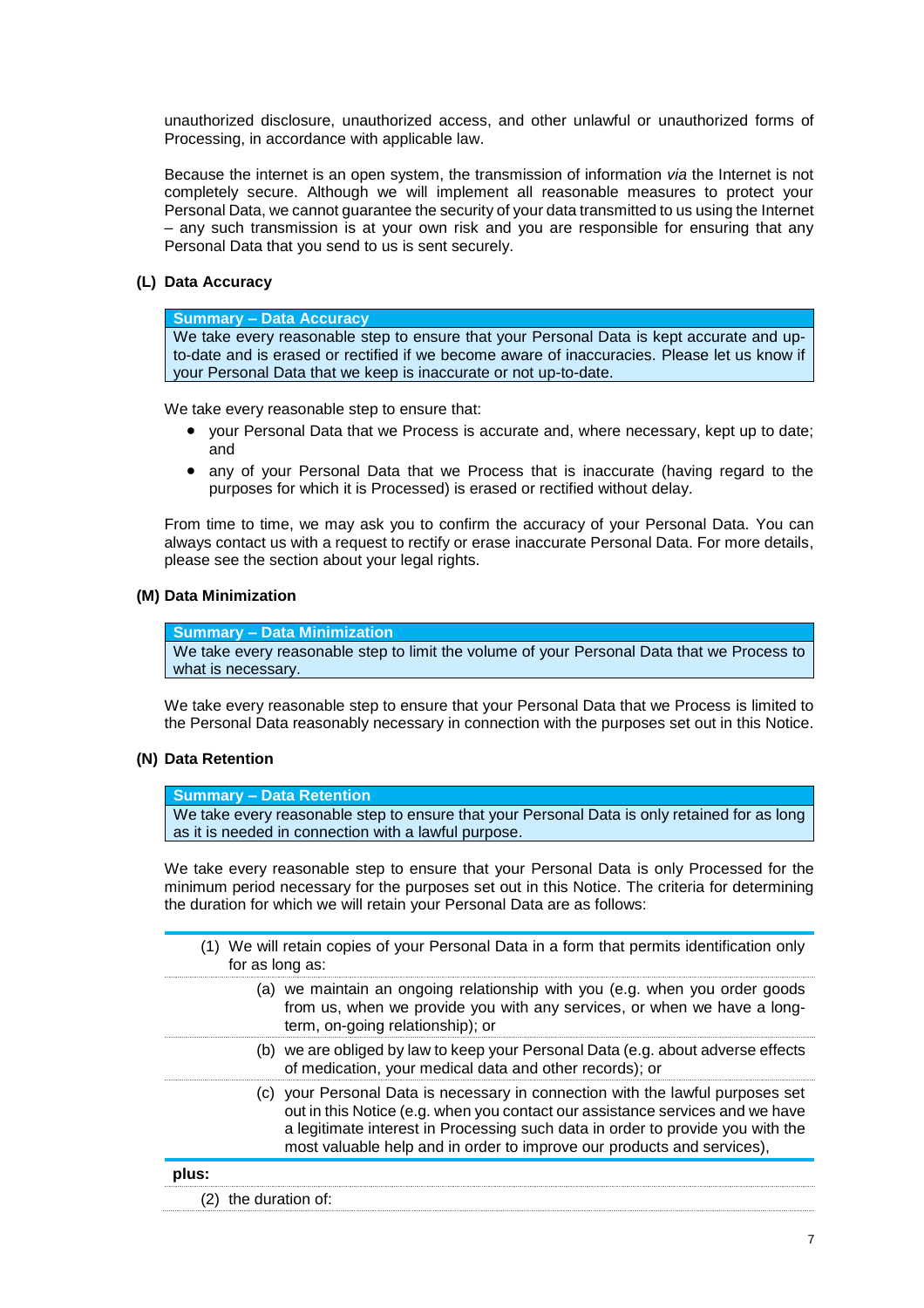- <span id="page-7-0"></span>(a) any applicable limitation period (i.e. any period during which any person could bring a legal claim against us in connection with your Personal Data, or any authority can initiate legal proceedings in which your Personal Data may be relevant); and
- <span id="page-7-1"></span>(b) an additional two (2)-month period following the end of such applicable limitation period (so that, if a person brings a claim at the end of the limitation period, we are still afforded a reasonable amount of time in which to identify any Personal Data that is relevant to that claim, or if any authority initiates proceedings, we will still possess relevant documentation),

### <span id="page-7-2"></span>**and:**

(3) in addition, if any relevant legal claims are brought or any other legal procedure is initiated, we may continue to Process your Personal Data for such additional periods as are necessary in connection with that claim or such proceedings.

During the periods noted in paragraphs [\(a\)](#page-7-0) and [\(b\)](#page-7-1) above, we will restrict our Processing of your Personal Data to the storage of, and maintaining the security of, such data, except to the extent that such data needs to be reviewed in connection with any legal claim, or any obligation under applicable law.

Once the periods in paragraphs [\(1\),](#page-6-0) [\(2\)](#page-6-1) and [\(3\)](#page-7-2) above, each to the extent applicable, have concluded, we will either:

- permanently delete or destroy the relevant Personal Data; or
- anonymize the relevant Personal Data.

## **(O) Your Legal Rights**

### **Summary – Your Legal Rights**

Under applicable law, you may have a number of rights, including: the right not to provide your Personal Data to us; the right of access to your Personal Data; the right to request rectification of inaccuracies; the right to request the erasure, or restriction of Processing, of your Personal Data; the right to object to the Processing of your Personal Data; the right to have your Personal Data transferred to another Controller; the right to withdraw consent; and the right to lodge complaints with Data Protection Authorities. We may require proof of your identity before we can give effect to these rights.

Subject to applicable law, you may have a number of rights regarding the Processing of your Relevant Personal Data, including:

- the right not to provide your Personal Data to us (however, please note that we may be unable to provide you with the full benefit of our Sites, our products, or our services, if you do not provide us with your Personal Data – e.g. we may not be able to process your orders without the necessary details);
- the right to request access to, or copies of, your Relevant Personal Data, together with information regarding the nature, Processing and disclosure of such Relevant Personal Data;
- the right to request rectification of any inaccuracies in your Relevant Personal Data;
- the right to request, on legitimate grounds:
	- o erasure of your Relevant Personal Data; or
	- o restriction of Processing of your Relevant Personal Data;
- the right to object, on legitimate grounds, to the Processing of your Relevant Personal Data by us or on our behalf, especially in case of direct marketing;
- the right to have certain Relevant Personal Data transferred to another Controller, in a structured, commonly used and machine-readable format, to the extent applicable;
- where we Process your Relevant Personal Data on the basis of your consent, the right to withdraw that consent (noting that such withdrawal does not affect the lawfulness of any Processing performed prior to the date on which we receive notice of such withdrawal, and does not prevent the Processing of your Personal Data in reliance upon any other available legal bases); and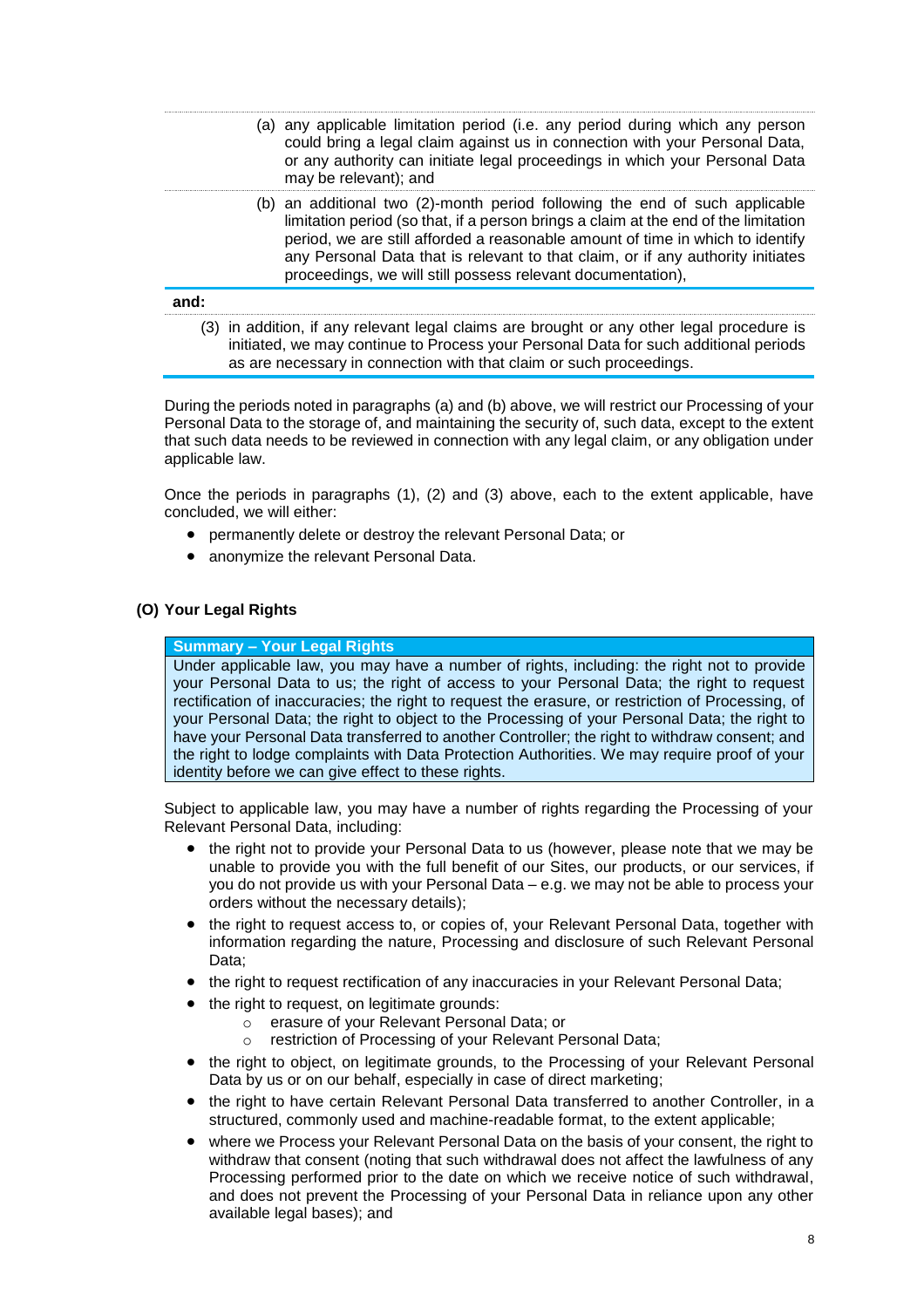• the right to lodge complaints regarding the Processing of your Relevant Personal Data with a Data Protection Authority (in particular, the Data Protection Authority of the EU Member State in which you live, or in which you work, or in which the alleged infringement occurred, each if applicable).

This does not affect your statutory rights.

To exercise one or more of these rights, or to ask a question about these rights or any other provision of this Notice, or about our Processing of your Personal Data, please use the contact details provided in Section [\(S\)](#page-9-0) below. Please note that:

- we may require proof of your identity before we can give effect to these rights;
- where your request requires the establishment of additional facts (e.g. a determination of whether any Processing is non-compliant with applicable law) we will investigate your request reasonably promptly, before deciding what action to take; and
- where our processing is based on our legal duties, we might not be able to accommodate your request.

#### **(P) Cookies and Similar Technologies**

**Summary – Cookies and Similar Technologies** We may Process your Personal Data by placing or reading Cookies and similar technologies.

When you visit a Site, we may place Cookies (a small data file) onto your device, or read Cookies already on your device, subject always to obtaining your consent, where required, in accordance with the law. We use Cookies to record information about your device, your browser and, in some cases, your preferences and browsing habits. This might include our analysis of the ways visitors engage with our sites in order to improve your experience, to provide you with more relevant content and offer you more relevant goods.

We may Process your Personal Data through Cookies and similar technologies.

### **(Q) Terms of Use**

**Summary – Terms of Use** Our [www.zentiva.com/gdpr](http://www.zentiva.com/gdpr) govern all use of our Sites.

All use of our Sites, our products, or our services is subject to our [https://www.zentiva.com/gdpr.](https://www.zentiva.com/gdpr) We recommend that you review our Terms of Use regularly, in order to review any changes that we might make from time to time.

### **(R) Direct Marketing**

**Summary – Direct Marketing**

We may Process your Personal Data to contact you with information regarding products or services that may be of interest to you. You may unsubscribe for free at any time.

We may Process your Personal Data to contact you *via* e-mail, telephone, direct mail or other communication formats to provide you with information regarding products or services that may be of interest to you. If we provide products or services to you, we may send information to you regarding our products or services, upcoming promotions and other information that may be of interest to you, using the contact details that you have provided to us and always in compliance with the law.

You may unsubscribe from our promotional e-mail list at any time by simply clicking on the unsubscribe link included in every promotional e-mail that we send. Once you unsubscribe, we will not send you further promotional e-mails, but we may continue to contact you to the extent necessary for the purposes of any products or services you have requested.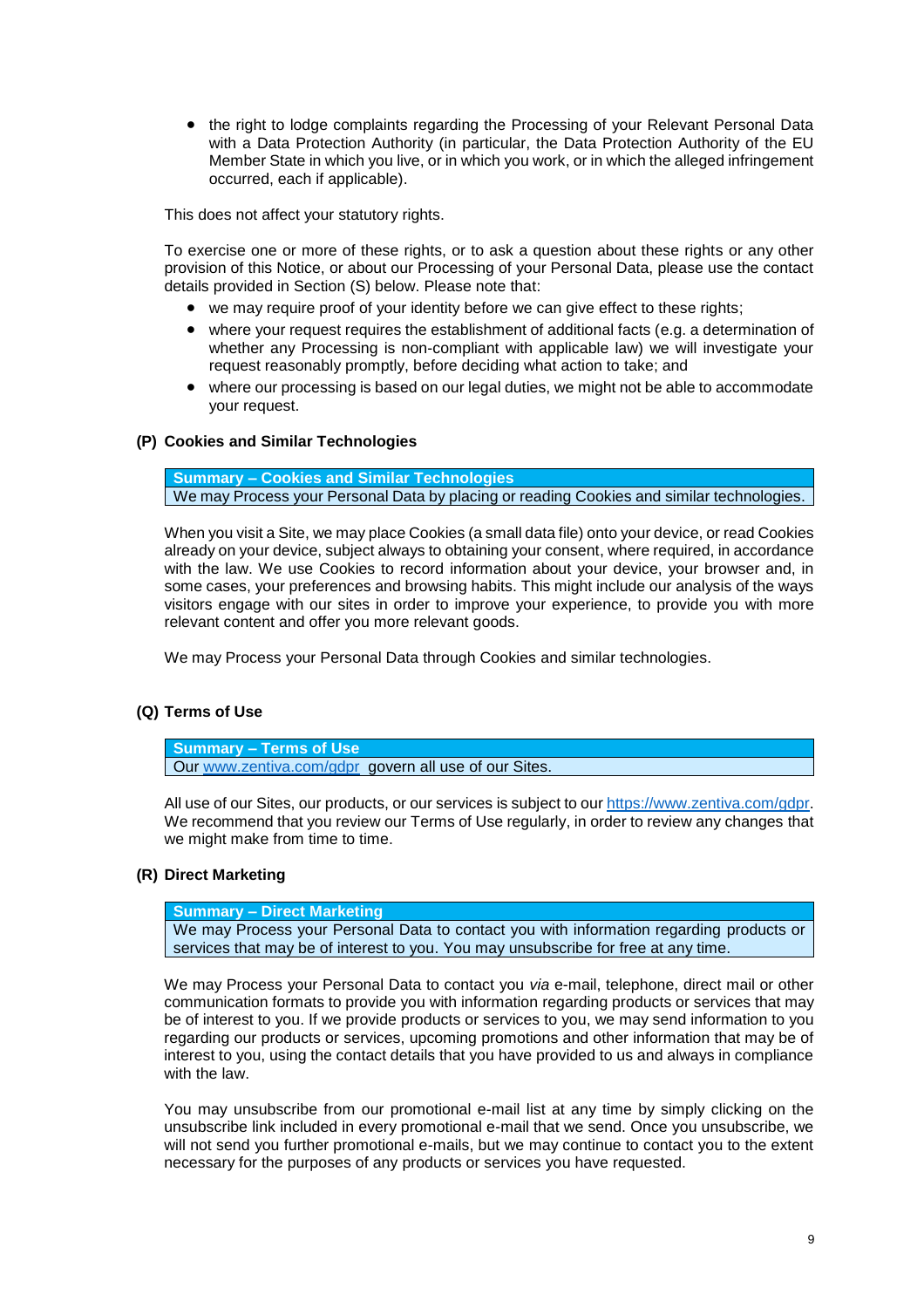### <span id="page-9-0"></span>**(S) Contact Details**

**Summary – Contact Details** You may contact us via post, telephone, or e-mail.

If you have any comments, questions or concerns about any of the information in this Notice, or any other issues relating to the Processing of Personal Data carried out by us, or on our behalf, please contact:

> Michal Merta, MBA, MSc., LL.M (Data Protection Officer) [dpo@zentiva.com](mailto:dpo@zentiva.com)  $\textcolor{blue}{\bullet}$ : +420 234 363 666

| Name and address of the conjoint data controllers                                                                   | ID               |
|---------------------------------------------------------------------------------------------------------------------|------------------|
|                                                                                                                     |                  |
| Zentiva Group, a.s, U Kabelovny 130, Praha, Czech Republic                                                          | 28446640         |
| Zentiva, k.s., U Kabelovny 130, Praha, Czech Republic                                                               | 49240030         |
| Zentiva GmbH, Leonard Bernstein Strasse 10, Wien, Austria                                                           | FN 129221G       |
| Zentiva Bulgaria Branch, 53-55 Gen. Totleben blvd. Sofia; Bulgaria                                                  | 205052992        |
| Zentiva Group a.s Eesti Filiaal, Tartu mnt 13, Tallinn, Estonia                                                     | 14455359         |
| Zentiva France, 35 rue du Val de Marne, Paris                                                                       | RCS 407710474    |
| Zentiva Pharma GmbH, 50 Brüningstrasse, Frankfurt am Main,<br>Germany                                               | <b>HRB 95544</b> |
| Winthrop Arzneimittel GmbH, 50 Brüningstrasse, Frankfurt am Main,<br>Germany                                        | <b>HRB 99575</b> |
| Zentiva HU Kft, To utca 1-5 1045 Budapest - Hungary                                                                 | 0109876879       |
| Zentiva s.r.l, Viale Bodio nº 37/B, 20158 Milano - Italia                                                           | 3510 94          |
| Zentiva Group a.s Filiale Latvija, Gertrudes Street 10/12, Central<br>District, Riga, LV-1010 Latvia                | 40203133064      |
| Zentiva Group a.s Lietuvos Filialas, Jogailos Street 9; Vilnius, Lithuania                                          | 304802584        |
| Zentiva Polska Sp. z.o.o (newco renamed), North Gate Buildings, 17 UI<br>Bonifraterska 17, 00-203, Warszawa, Poland | 0000691403       |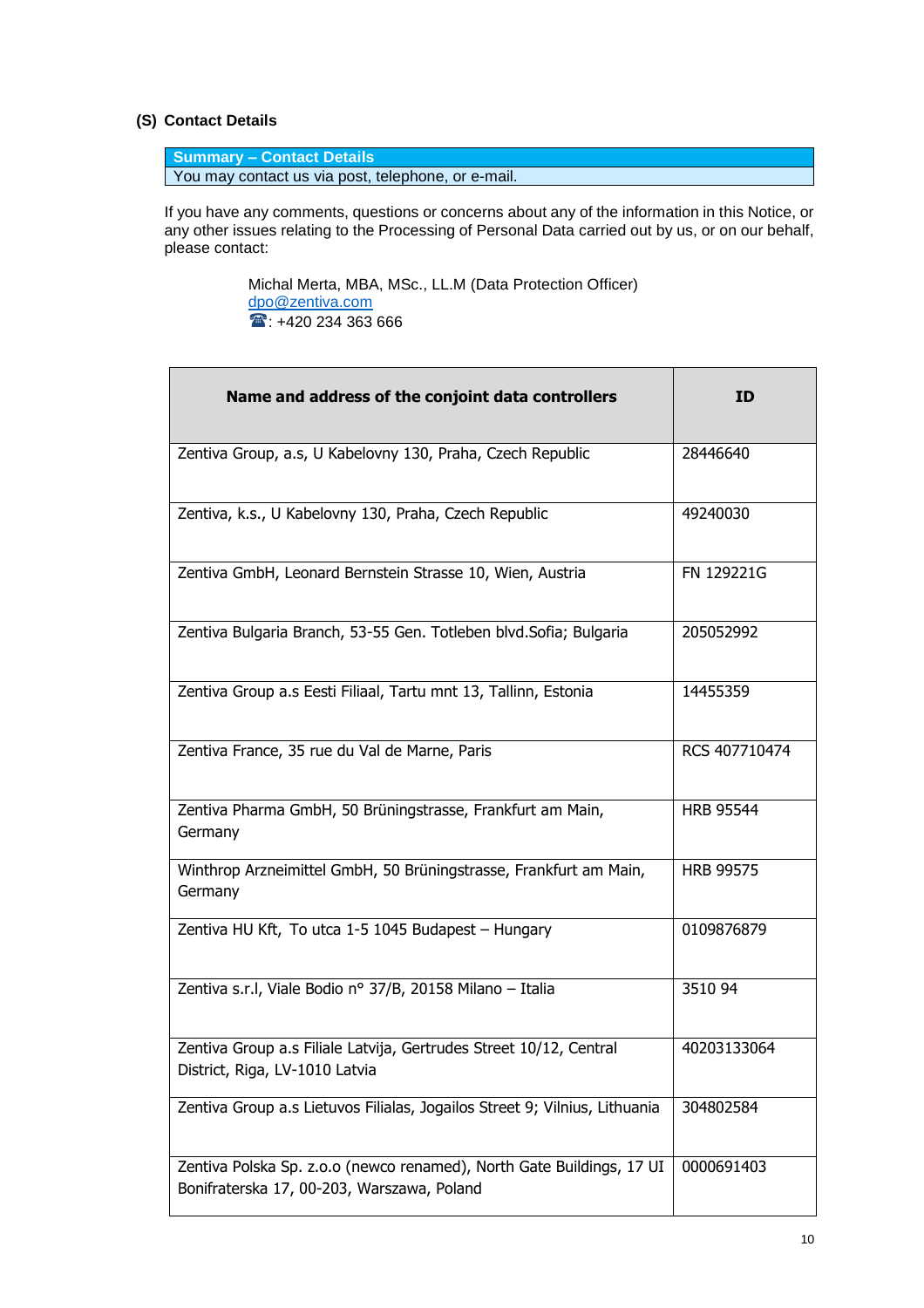| Zentiva Portugal, Lda, Miraflores Premium I Alameda Fernão Lopes, 16<br>A - 8º piso A, 1495-190 Algés, Portugal | 503103551     |
|-----------------------------------------------------------------------------------------------------------------|---------------|
| Zentiva S.A,<br>Theodor Pallady street, 50 District 3, Bucharest<br>Romania                                     | 336206        |
| Limited Liability company Zentiva Farma, Tserskaya Street 22, 125009<br>Moscow - Russia                         | 1047796006587 |
| Zentiva International a.s, Einsteinova 24, Bratislava, Slovakia                                                 | 35687355      |
| Zentiva, a.s, Einsteinova 24, Bratislava, Slovakia                                                              | 31411771      |
| Helvepharm AG, Walzmühlestrasse 60, Frauenfeld Switzerland                                                      | 105859562     |
| Winthrop Pharmaceuticals UK Limited, One Onslow Street, Guildford,<br>Surrey, GU1 4YS, UK                       | 02158996      |

# <span id="page-10-0"></span>**(T) Definitions**

- "**Adequate Jurisdiction**" means a jurisdiction that has been formally designated by the European Commission as providing an adequate level of protection for Personal Data.
- "**Cookie**" means a small file that is placed on your device when you visit a website (including our Sites). In this Notice, a reference to a "Cookie" includes analogous technologies, such as web beacons and clear GIFs.
- "**Controller**" means the entity that decides how and why Personal Data is Processed. In many jurisdictions, the Controller has primary responsibility for complying with applicable data protection laws.
- "**Data Protection Authority**" means an independent public authority that is legally tasked with overseeing compliance with applicable data protection laws.
- "**EEA**" means the European Economic Area.
- "**Health Care Professional"** means person who works in the health care sector, medicine sector or related industries. It can be, e.g. a doctor, an employee of a hospital, a pharmacist.
- "**Personal Data**" means information that is about any individual, or from which any individual is directly or indirectly identifiable, in particular, by reference to an identifier such as a name, an identification number, location data, an online identifier or to one or more factors specific to the physical, physiological, genetic, mental, economic, cultural or social identity of that individual.
- "**Process**", "**Processing**" or "**Processed**" means anything that is done with any Personal Data, whether or not by automated means, such as collection, recording, organization, structuring, storage, adaptation or alteration, retrieval, consultation, use, disclosure by transmission, dissemination or otherwise making available, alignment or combination, restriction, erasure or destruction.